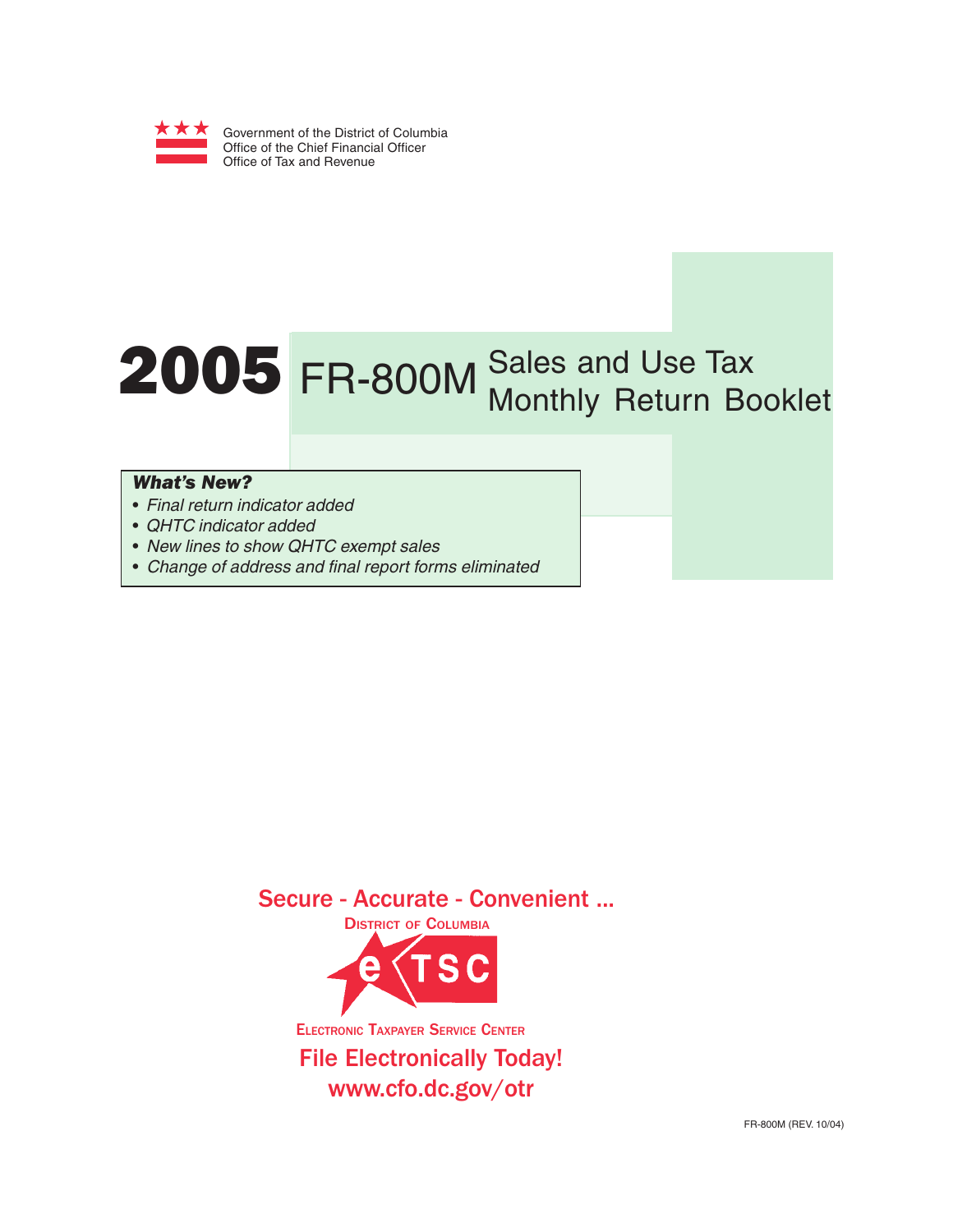## **Need assistance?**

**File or pay online:** www.cfo.dc.gov/otr

#### **Get tax forms**

Download forms at www.cfo.dc.gov

Request forms by fax: 202-727-4TAX(4829) (option 1)

Request forms by mail: 202-442-6546

Pick up forms:

#### **Office of Tax and Revenue Municipal Center Reeves Center Center Municipal Center**

941 North Capitol St NE Lobby 2000 14th St NW Lobby 300 Indiana Av NW Lobby 8:15 am–4:30 pm 7 am–7 pm 6:30 am–8 pm

**Recorder of Deeds Building Wilson Building MLK Jr Memorial Library** 515 D St NW Lobby 1350 Pennsylvania Av NW 901 G St NW 8:30 am–4:30 pm 7 am–7 pm 7 am–7 pm Sunday, 1-5 pm

**3220 Pennsylvania Av SE** 441 4<sup>th</sup> St NW Lobby 8:15 am–4:30 pm 7 am–7 pm Tuesdays & Thursdays

#### **Ask tax questions**

Contact our Customer Service Call Center: 202-727-4TAX(4829)

**Regular hours Extended hours**

8:15 am–4:30 pm March 31–April 14 - 8:15 am–6 pm**;** April 15 - 8:15 am–8 pm Monday–Friday Monday-Friday

#### **Ask tax questions; get free tax preparation help**

Visit our Walk-In Center, 941 North Capitol St NE 1<sup>st</sup> floor

| <b>Regular hours</b> | <b>Extended hours</b>                                      | <b>Saturdavs</b> |
|----------------------|------------------------------------------------------------|------------------|
| $8:15$ am $-4:30$ pm | March 31-April 14 - 8:15 am -6 pm April 2 & 9 - 9 am -1 pm |                  |
| Mondav–Fridav        | Mondav–Fridav                                              |                  |
|                      | April $15 - 8.15$ am-8 pm                                  |                  |

Visit our Penn Branch Satellite Center, 3220 Pennsylvania Av SE

#### **Regular hours**

8:15 am–4:30 pm Tuesdays & Thursdays

**Need help with this form?** Come to our Walk-In Center, at 941 North Capitol St NE.

**Are you unable to hear or speak?** Call the DC Relay Service, 202-855-1234.

[Chinese/中文] 您需要協助閱讀或了解英文嗎? 請致電 202-727-4829 或請到 941 North Capitol St NE,要求免費語言熱線(Language Line)口譯員協助您。

[Korean/한국어 ] 영어를 읽거나 이해하기 위해 다른 사람의 도움이 필요하십니까? 202-727-4829 번으로 전화하시거나 941 North Capitol St NE 를 방문하십시오. 귀하를 도와드릴 무료 랭귀지 라인(Language Line) 통역사를 요청하십시오.

[Spanish/Español] ¿Necesita ayuda para leer o entender inglés? Llame al 202-727-4829 o venga a 941 North Capitol St NE. Pida que le asignen un intérprete de la Línea de los Idiomas (Language Line) para que le ayude, sin costo alguno.

có được thông dịch viên Đường Dây Ngôn Ngữ (Language Line) để giúp đỡ [Vietnamese/Tiếng Viêt] Quý vi có cần giúp đỡ để đọc và hiểu Anh ngữ không? Xin gọi 202-727-4829 hoặc đến 941 North Capitol St NE. Yêu cầu miễn phí cho quý vi.

Monday–Thursday 10 am–9 pm **Penn Branch Cone Judiciary Square** Friday, Saturday 10 am–5:30 pm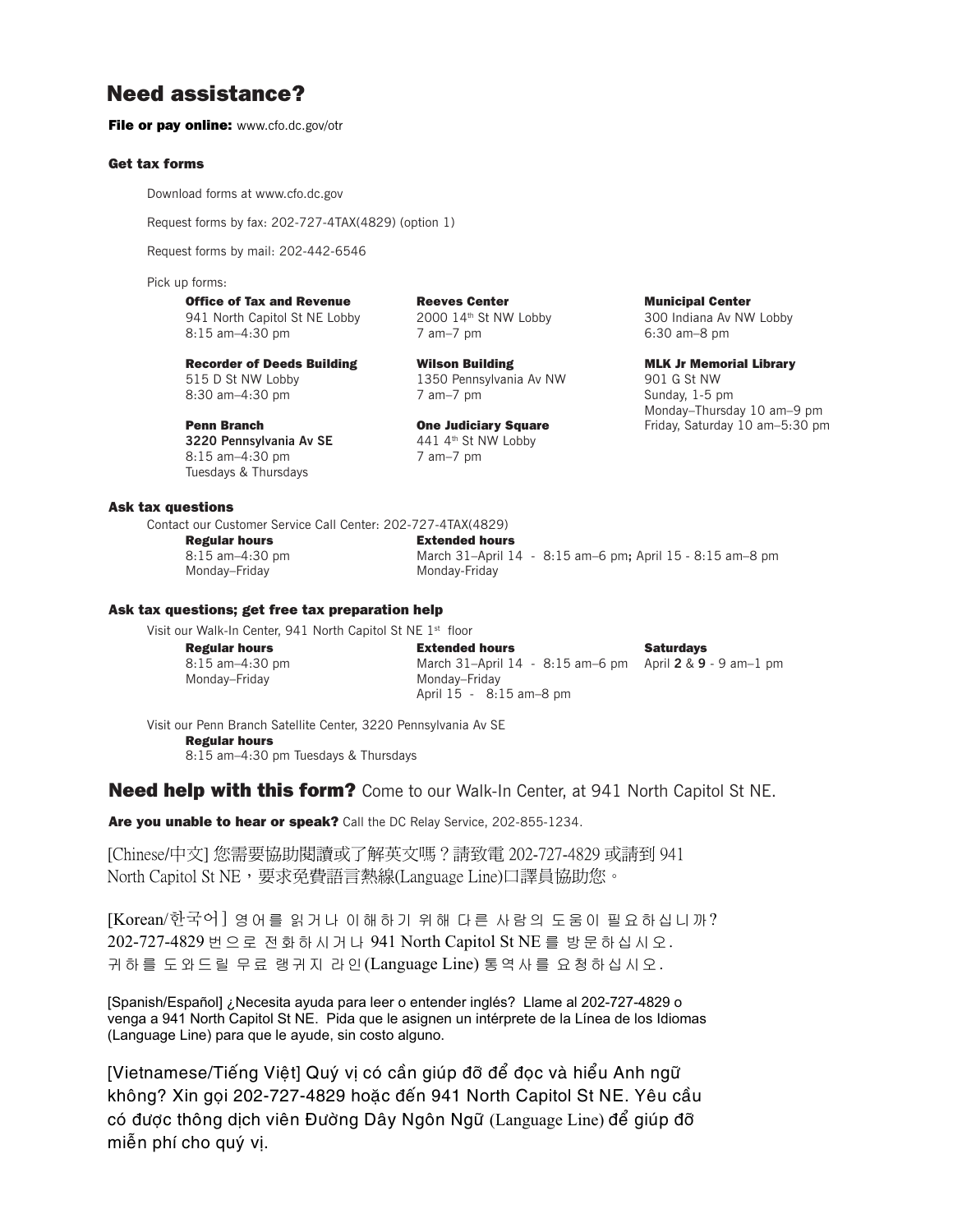## **Monthly Sales and Use Tax Return**

#### **Filing Period and Due Dates**

Your returns are due by the 20th of the month after the month being reported. If the due date falls on a Saturday, Sunday, or legal holiday, the return is due the next business day. You must file a return, even if you did not make any sales or no sales or use tax is due. Otherwise, you will receive a delinquency notice.

**NOTE:** If your liability exceeds \$25,000 in a month, you must file electronically, see www.cfo.dc.gov/etsc.If your monthly sales and use tax liability is consistently less than \$100, call the Office of Tax and Revenue (OTR) at (202) 727-4TAX(4829) to change your filing frequency from monthly to annual.

#### **NAICS Business Activity Code**

Please refer to FR-500, Combined Business Tax Registration Application booklet for a list of NAICS codes. They are also available on our website www.cfo.dc.gov/otr.

#### **Payments**

Write your Federal Employer Identification Number (FEIN) or Social Security Number (SSN), FR-800M, and the period ending on your check or money order. Make it payable to the DC Treasurer; mail it with your return to: Office of Tax and Revenue, PO Box 96384, Washington DC 20090. You may pay at any branch of the Wachovia Bank in DC. You may also pay electronically, see our website - www.cfo.dc.gov/etsc.

#### **Forms**

This booklet has all the forms and instructions you will need. It is mailed to each registered taxpayer except those filing electronically or on a substitute form. You are responsible for filing and paying taxes on time whether or not you receive the forms. You may want to file your return and pay your tax liability electronically. If your liability exceeds \$25,000 in any month, you must file electronically see - www.cfo.dc.gov/etsc.

#### **Dishonored Checks**

You will be charged \$65 for any dishonored check you send to us.

#### **Exempt and/or Nontaxable Sales**

- Sales to the United States or the DC Government or any of their instrumentalities;
- Sales to a semipublic institution with a DC Certificate of Exemption form (FR-551);
- Sales to a purchaser who provides you with a DC Certificate of Resale form (FR-368);
- Sales delivered to a purchaser outside DC; and
- Certain sales in DC by a Qualified High Technology Company (QHTC) and certain sales to a QHTC. Fill in the QHTC oval, attach a copy of the QHTC-CERT form to each monthly return and enter the amount in Column B, Line 13, QHTC exempt sales.

**NOTE:** Charitable organizations must collect and pay sales tax on taxable items only.

#### **Tax Rates**

- The 5.75% rate applies to:
	- − Sales of tangible property delivered in DC;
	- − Rentals or leases of tangible personal property, except rentals of textiles to residential users;
	- − Sales of newspapers and publications;
	- − Sales of food or drinks through vending machines;
	- − Sales of certain services: real property maintenance; landscaping; employment; personnel placement; data processing; information; production; fabrication or printing; repairs or alterations of tangible personal property; copying; photocopying, duplicating, or mailing; delivery; and laundering, dry cleaning, or pressing; unless the service is performed by coinoperated equipment;
	- − Sales of stationary two-way radio services, telegraph services, teletypewriter services, teleconferencing services, "900," "976," "915," and other "900" type telecommunication services, telephone answering services and coin-operated telephone services. (These services are exempt from sales tax if charges to the end-user are subject to the DC gross receipts tax or the DC toll telecommunications tax);
	- − Admissions to certain public events, for more details, see publication FR-379, General Information: Sales and Use Taxes (visit www.cfo.dc.gov/otr);
	- Sales of local telephone service, gas, oil and electricity for commercial use; and
	- − Sales of solid fuel or steam.
- The 9% rate applies to sales of alcoholic beverages for consumption off the premises.
- The 10% rate applies to:
- − All sales of food and drink served or prepared for immediate consumption or sold in or by restaurants, lunch counters, cafeterias, hotels, caterers, boarding houses, carry-out shops and similar places of business. This includes food or drink in a heated state, cold drinks dispensed on a self-service basis into a container and frozen yogurt, ice cream, ice milk or sherbet sold in quantities of less than one pint.
- − Rentals of motor vehicles and utility trailers, except those registered for commercial purposes;
- − Sales of alcoholic beverages for consumption on the premises; and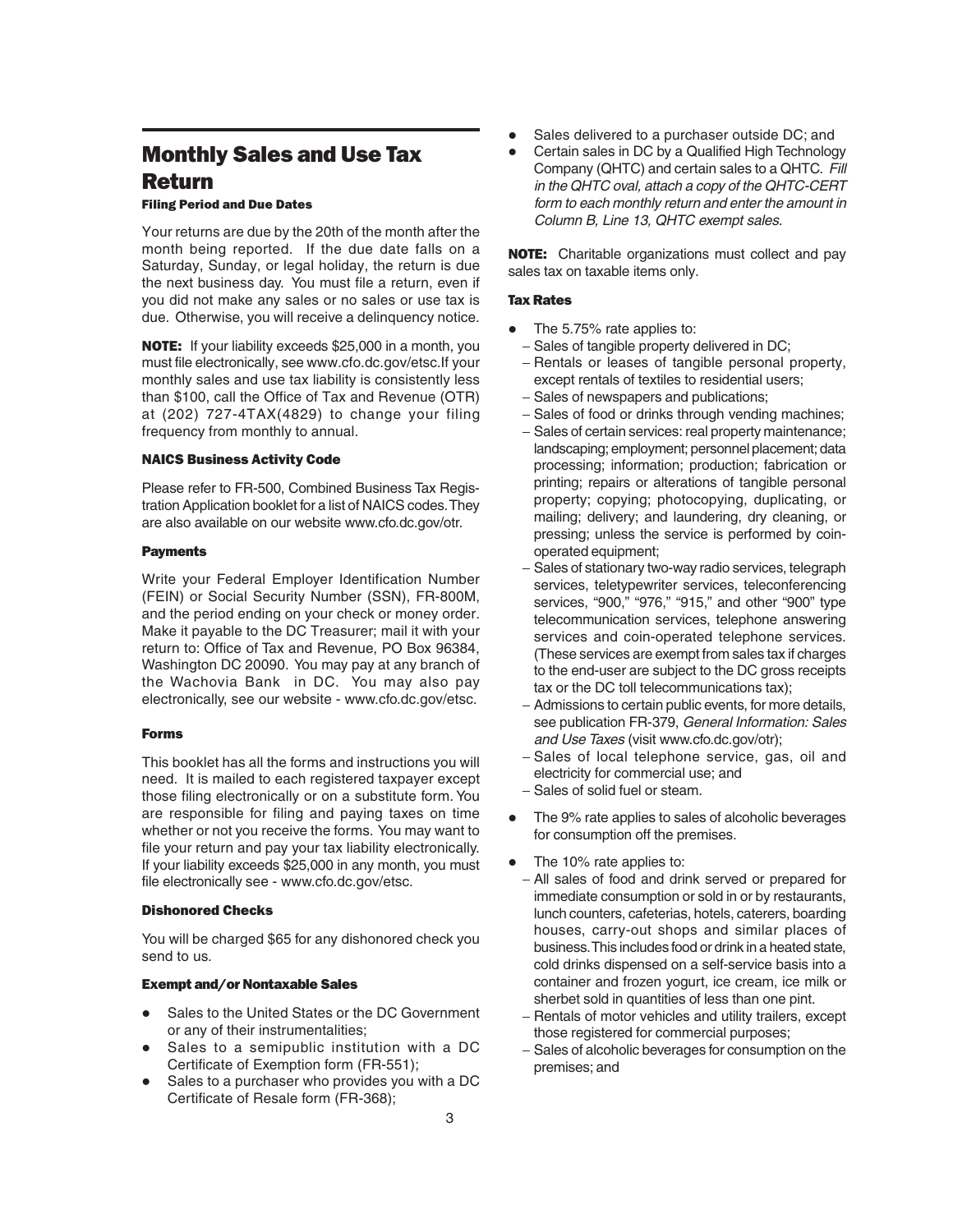- − Sales of prepaid telephone calling cards.
- The 12% rate applies to charges for parking, storing, or keeping motor vehicles or trailers.
- The 14.5% rate applies to charges for rooms, lodgings, or accommodations furnished to transients.

#### **Rules for Reporting Sales and Use Taxes**

You must charge and collect tax on the actual selling price. Report cash, credit or charge sales, including conditional sales, for the period each sale took place, even if you have not collected part of the sale.

Do not deduct —

- Refunds you issued for previously reported sales, see Claim for Refund of Sales and Use Tax (FR-331) for detailed instructions on how to claim overpayments.
- Amounts for any sale of property that is later repossessed.

You may deduct uncollectable balances on accounts (bad debts). Subsequent collections of bad debts must be reported in full in the period that you collect them. Expenses incurred in collecting bad debts are not deductible. (See Title 9 of the DC Municipal Regulations available for purchase from: Office of Documents and Administrative Issuances, 441 4th St NW # 520S, Washington DC 20001-2714.)

#### **Criminal Penalties**

You will be penalized if you are required to file a return or report, or perform any act under the provisions of the Sales and Use Tax Act, and —

- You fail to timely file the return or report. If convicted, you will be fined not more than \$1,000 or imprisoned for not more than 180 days, or both, for each failure or neglect; or
- You willfully fail to timely file the return or report. If convicted, you will be fined not more than \$5,000 or imprisoned for not more than 180 days, or both.
- You willfully attempt to evade or defeat a tax; or willfully fail to collect, account for, or pay over a tax; you are subject to other penalties (see DC Code §47-4101 and 4102).

These penalties are in addition to penalties for false statements under DC Code §22-2405 and any other penalties provided in the Sales and Use Tax Act. Corporate officers may be held personally liable for the payment of taxes owed if not paid to DC.

#### **Penalty and Interest Charges**

OTR will charge:

- A penalty of 5% per month if you fail to file a return or pay any tax due on time. It is computed on the unpaid tax for each month, or fraction of a month, that the return is not filed or the tax is not paid. It may not exceed an amount equal to 25% of the tax due;
- A 20% penalty on that portion of an underpayment of taxes attributable to negligence. Negligence is a failure to make a reasonable attempt to comply with the law or to exercise ordinary and reasonable care in preparing tax returns without the intent to defraud. One indication of negligence is a failure to keep adequate books and records;
- Interest of 10% per year, compounded daily on a late payment; and
- A civil fraud penalty of 75%

#### **Use Tax Reporting**

You must report the cost of all personal property and taxable services used or consumed by you in DC on which sales tax has not been paid to any state. This includes the cost of items purchased under a Certificate of Resale and withdrawn from stock for personal use or for use in the conduct of your business. QHTC filers do not need to report use tax on certain purchases.

#### **Overpayment of Sales or Use Tax**

You cannot claim credit on your FR-800M for an overpayment of sales or use tax from a prior year. For an overpayment credit, you must file Form FR-331. If you need more information, please call (202) 727-4829. For tax forms, call (202) 442-6546 or visit www.cfo.dc.gov/otr.

#### **Amended Returns**

You can correct a previously filed return by filing an amended return. Fill in the Amended return oval and show the corrected figures. All amended returns requesting refunds must be accompanied by the Form FR-331.

#### **Use Tax**

Line 1: Taxable at 5.75%: In Column B enter the Taxable amount of all items or services used by you in DC for the month being reported and on which you have not previously paid a sales tax to any state. Multiply the amount by .0575 and enter the result on Line 1C.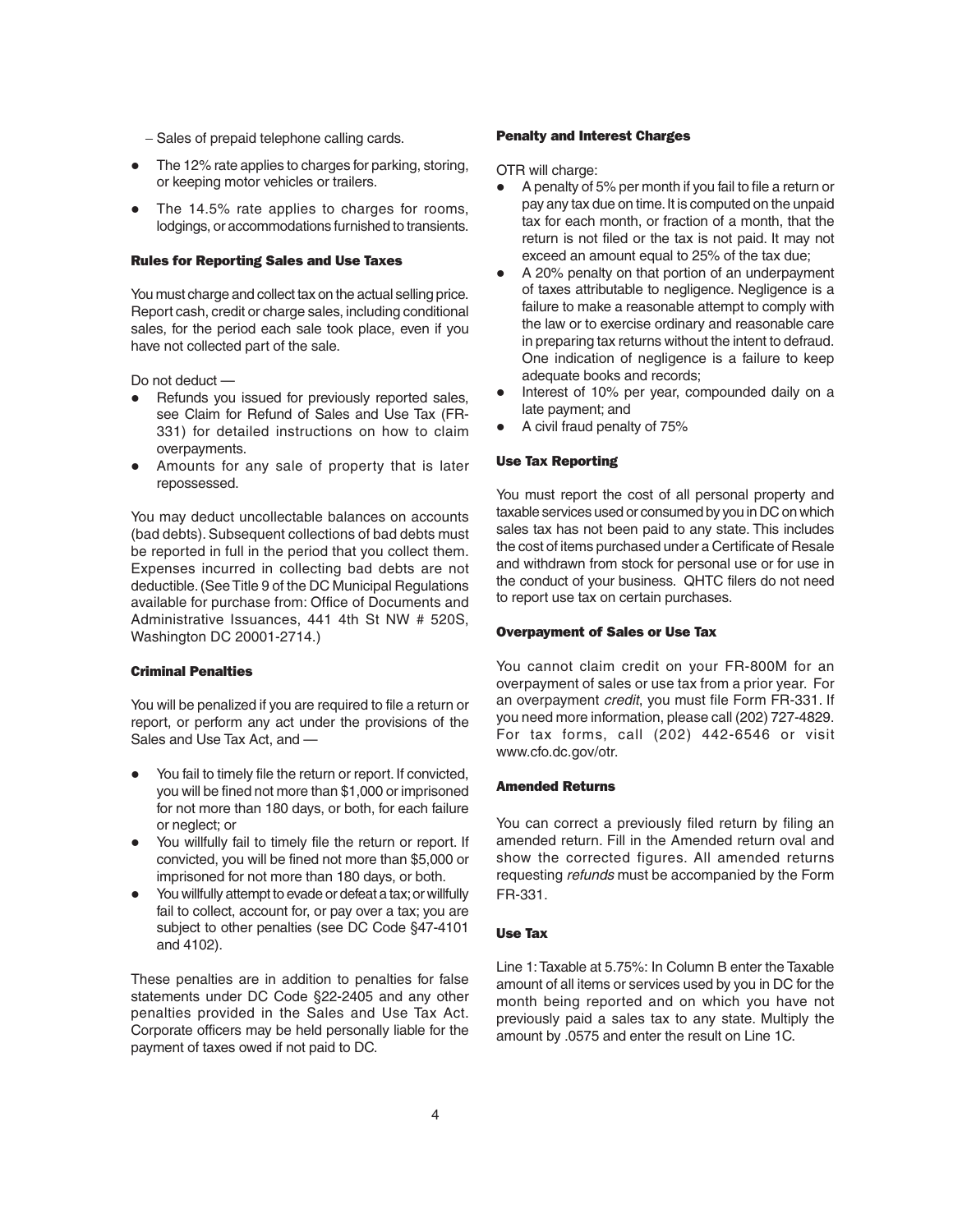Line 2: Taxable at 9%: In Column B enter the Taxable amount of alcoholic beverages used by you in DC for the month being reported and on which you have not previously paid a sales tax to any state. Multiply the amount by .09 and enter the result on Line 2C.

Line 3: Taxable at 10%: In Column B enter the Taxable amount of all food and drinks used or consumed in DC, or rentals of motor vehicles or utility trailers (except those registered for commercial purposes) for the month being reported and on which you have not previously paid a sales tax to any state. Multiply the amount by .10 and enter the result on Line 3C.

Line 4, enter the amount exempt from use tax if you are a certified QHTC. Fill in the QHTC oval and attach a copy of your QHTC-CERT form.

Line 5: Total use tax: Add Lines 1C, 2C and 3C and enter the result on Line 5C.

#### **Sales Tax**

Line 6: Taxable at 5.75%. In Column B enter the amount of all sales taxed at 5.75% for the month being reported. Multiply the amount by .0575 and enter the result on Line 6C.

Line 7: Taxable at 9%. In Column B enter the amount of all sales taxed at 9% for the month being reported. Multiply the amount by .09 and enter the result on Line 7C.

Line 8: Taxable at 10%. In Column B enter the amount of all sales taxed at 10% for the month being reported. Multiply the amount by .10 and enter the result on Line 8C.

Line 9: Taxable at 12%. In Column B enter the amount of all sales taxed at 12% for the month being reported. Multiply the amount by .12 and enter the result on Line 9C.

Line 10: Taxable at 14.5%. In Column B enter the amount of all sales taxed at 14.5% for the month being reported. Multiply the amount by .145 and enter the result on Line 10C.

Line 11, Column B. Add the entries on Lines 6B–10B and enter the Total taxable sales.

Line 11, Column C. Add all entries on Lines 6C–10C and enter the Total sales tax.

Line 12, Column B. Enter your Total exempt sales for the sales month1

2 being reported. Include the QHTC sales from Line 13B. If you have QHTC exempt sales, fill in the QHTC oval and attach a copy of the QHTC-CERT form.

Line 14, Column B. Add Lines 11B and 12B and enter the Total sales.

Line 15, Column C. Add Lines 5C (Total use tax) and 11C (Total sales tax) and enter the Tax due.

Lines 16 and 17, Column C. Enter penalty and/or interest due.

Line 18, Column C. Add Lines 15C, 16C and 17C and enter the Total amount due.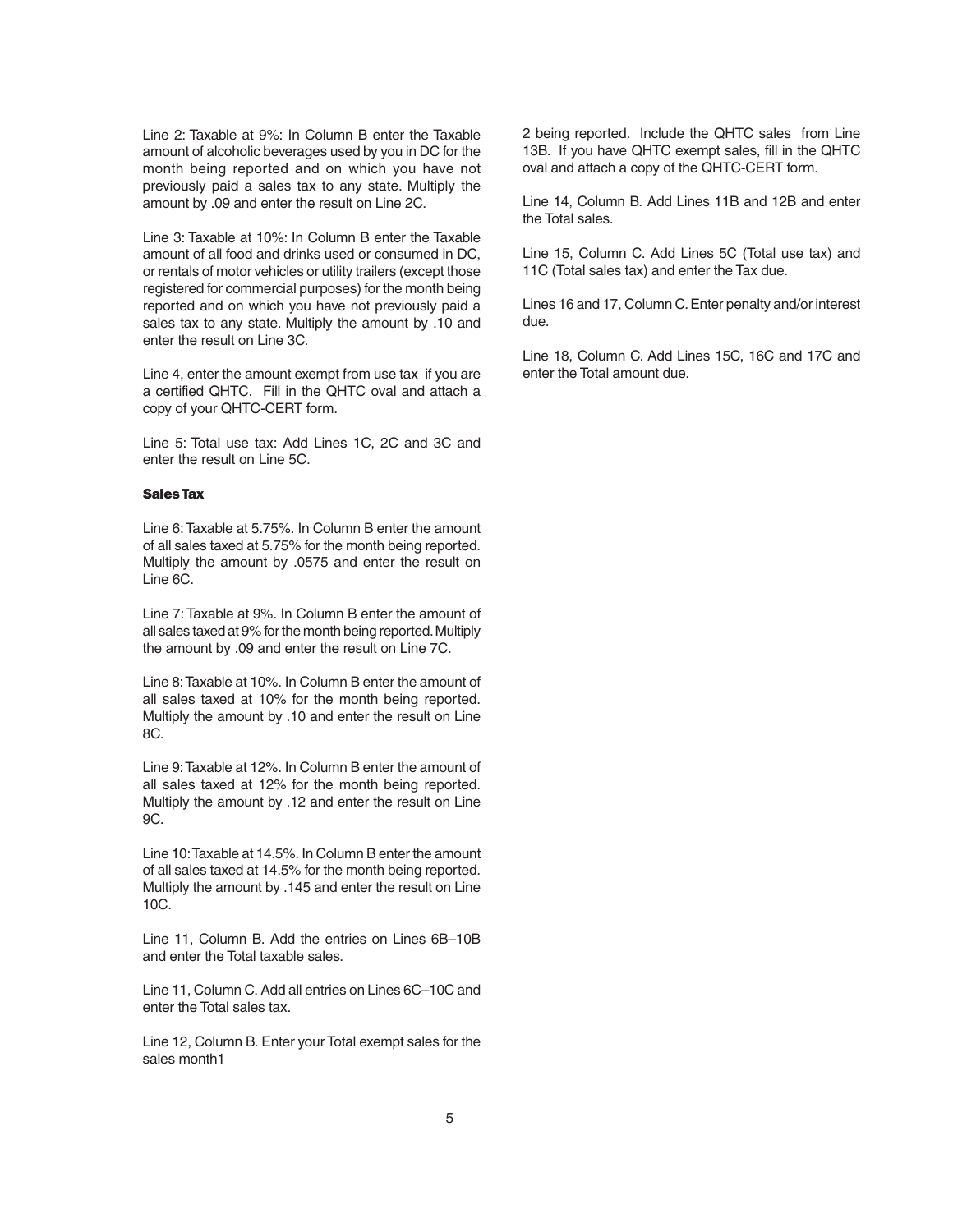



 $\bullet$ 

|                                                                                                                                                                                                                                       | Period Ending (MM/DD/YYYY)<br><b>Taxpayer Identification Number</b><br>if FEIN<br>Fill in:<br>Fill in:<br>if SSN |                   |                                                       |                                                                                                                          |                                          |              |                                             |                 | <b>OFFICIAL USE ONLY</b>                    |                                   |                                       |  |                   |                                                                |
|---------------------------------------------------------------------------------------------------------------------------------------------------------------------------------------------------------------------------------------|------------------------------------------------------------------------------------------------------------------|-------------------|-------------------------------------------------------|--------------------------------------------------------------------------------------------------------------------------|------------------------------------------|--------------|---------------------------------------------|-----------------|---------------------------------------------|-----------------------------------|---------------------------------------|--|-------------------|----------------------------------------------------------------|
| <b>Business name</b>                                                                                                                                                                                                                  |                                                                                                                  |                   |                                                       |                                                                                                                          |                                          |              | Due date                                    |                 |                                             |                                   |                                       |  |                   |                                                                |
|                                                                                                                                                                                                                                       |                                                                                                                  |                   |                                                       | if this is your first return or your address changed from your last return                                               |                                          |              |                                             |                 |                                             |                                   | Fill in:                              |  | if Amended return |                                                                |
| Mailing address line 1 Fill in                                                                                                                                                                                                        |                                                                                                                  | if Certified QHTC |                                                       |                                                                                                                          | Fill in:<br>if this is the final return. |              |                                             |                 |                                             |                                   |                                       |  |                   |                                                                |
|                                                                                                                                                                                                                                       | Mailing address line 2                                                                                           |                   |                                                       |                                                                                                                          |                                          |              |                                             |                 | NAICS code<br>Account identification number |                                   |                                       |  |                   |                                                                |
| City                                                                                                                                                                                                                                  | Zip Code<br><b>State</b>                                                                                         |                   |                                                       |                                                                                                                          |                                          |              |                                             |                 |                                             |                                   | File a return even if no sales were   |  |                   |                                                                |
|                                                                                                                                                                                                                                       |                                                                                                                  |                   |                                                       |                                                                                                                          |                                          |              |                                             |                 |                                             |                                   | made or no sales or use tax is due.   |  |                   |                                                                |
| Column A<br>Description                                                                                                                                                                                                               |                                                                                                                  |                   |                                                       | Column B - Taxable amount                                                                                                |                                          |              | <b>Tax Rate</b>                             |                 |                                             |                                   |                                       |  |                   | Column C - Tax due - multiply column B by tax rate, enter here |
| 1. Use<br>Taxable at 5.75%                                                                                                                                                                                                            | 1B                                                                                                               |                   |                                                       |                                                                                                                          |                                          |              | X .0575                                     | 1 <sup>C</sup>  |                                             |                                   |                                       |  |                   |                                                                |
| 2. Use<br>Taxable at 9%                                                                                                                                                                                                               | 2B                                                                                                               |                   |                                                       |                                                                                                                          |                                          |              | X .09                                       | 2C              |                                             |                                   |                                       |  |                   |                                                                |
| 3. Use<br>Taxable at 10%                                                                                                                                                                                                              | 3B                                                                                                               |                   |                                                       |                                                                                                                          |                                          | $X$ .10      |                                             | 3C              |                                             |                                   |                                       |  |                   |                                                                |
| 4. QHTC exempt purchas-4B<br>es excluded from Line 1B                                                                                                                                                                                 |                                                                                                                  |                   |                                                       |                                                                                                                          |                                          |              |                                             |                 |                                             |                                   |                                       |  |                   |                                                                |
|                                                                                                                                                                                                                                       |                                                                                                                  |                   |                                                       |                                                                                                                          |                                          |              |                                             | <b>5C</b>       |                                             |                                   |                                       |  |                   |                                                                |
| 6. Sales<br>Taxable at 5.75%                                                                                                                                                                                                          | 6B                                                                                                               |                   |                                                       |                                                                                                                          |                                          |              | X .0575                                     | 6C              |                                             |                                   |                                       |  |                   |                                                                |
| 7. Sales<br>Taxable at 9%                                                                                                                                                                                                             | 7B                                                                                                               |                   |                                                       |                                                                                                                          |                                          | $X$ .09      |                                             | 7C              |                                             |                                   |                                       |  |                   |                                                                |
| 8. Sales<br>Taxable at 10%                                                                                                                                                                                                            | 8B                                                                                                               |                   |                                                       |                                                                                                                          |                                          | $X$ .10      |                                             | 8C              |                                             |                                   |                                       |  |                   |                                                                |
| 9. Sales<br>Taxable at 12%                                                                                                                                                                                                            | 9B                                                                                                               |                   |                                                       |                                                                                                                          |                                          | $X$ .12      |                                             | 9C              |                                             |                                   |                                       |  |                   |                                                                |
| 10. Sales<br>Taxable at 14.5%                                                                                                                                                                                                         | 10B                                                                                                              |                   |                                                       |                                                                                                                          |                                          |              | $X$ .145                                    | 10 <sub>C</sub> |                                             |                                   |                                       |  |                   |                                                                |
| 11. Total taxable sales<br>(Add Lines 6B-10B).                                                                                                                                                                                        | 11B                                                                                                              |                   |                                                       |                                                                                                                          |                                          |              | 11. Total sales tax<br>(Add Lines 6C- 10C). | <b>11C</b>      |                                             |                                   |                                       |  |                   |                                                                |
| 12. Total exempt sales<br>(include Line 13B)                                                                                                                                                                                          | 12B                                                                                                              |                   |                                                       |                                                                                                                          |                                          |              |                                             |                 |                                             |                                   |                                       |  |                   |                                                                |
| 13. QHTC exempt sales                                                                                                                                                                                                                 | 13B                                                                                                              |                   |                                                       |                                                                                                                          |                                          | 15. Tax due  | (Add Lines 5C and 11C)                      | <b>15C</b>      |                                             |                                   |                                       |  |                   |                                                                |
| 14 Total sales<br>(Add Lines 11B and 12B)                                                                                                                                                                                             | 14B                                                                                                              |                   |                                                       |                                                                                                                          |                                          | 16. Penalty  |                                             | 16C             |                                             |                                   |                                       |  |                   |                                                                |
|                                                                                                                                                                                                                                       |                                                                                                                  |                   |                                                       |                                                                                                                          |                                          | 17. Interest |                                             | 17C             |                                             |                                   |                                       |  |                   |                                                                |
|                                                                                                                                                                                                                                       |                                                                                                                  |                   |                                                       |                                                                                                                          |                                          |              | 18. Total amount due<br>(Add Lines15C-17C)  | <b>18C</b>      |                                             |                                   |                                       |  |                   |                                                                |
| Under penalties of law, I declare that this return is correct, to the best of my knowledge.<br>Declaration of paid preparer is based on all the information available to the preparer.<br><b>PLEASE</b><br><b>SIGN</b><br><b>HERE</b> |                                                                                                                  |                   |                                                       |                                                                                                                          |                                          |              |                                             |                 |                                             |                                   | Telephone Number of Person to Contact |  |                   |                                                                |
|                                                                                                                                                                                                                                       | Taxpayer's signature                                                                                             |                   |                                                       | Title                                                                                                                    |                                          |              | Date                                        |                 |                                             |                                   |                                       |  |                   |                                                                |
| <b>PAID</b>                                                                                                                                                                                                                           |                                                                                                                  |                   |                                                       |                                                                                                                          |                                          |              |                                             |                 |                                             | Paid Preparer's FEIN, SSN or PTIN |                                       |  |                   |                                                                |
| <b>PREPARER</b><br><b>ONLY</b>                                                                                                                                                                                                        |                                                                                                                  |                   | Preparer's signature (if other than taxpayer)<br>Date |                                                                                                                          |                                          |              |                                             |                 |                                             |                                   |                                       |  |                   |                                                                |
|                                                                                                                                                                                                                                       | Firm name                                                                                                        |                   |                                                       |                                                                                                                          |                                          |              |                                             |                 |                                             |                                   |                                       |  |                   |                                                                |
|                                                                                                                                                                                                                                       | Firm address                                                                                                     |                   |                                                       |                                                                                                                          |                                          |              |                                             |                 |                                             |                                   |                                       |  |                   |                                                                |
|                                                                                                                                                                                                                                       |                                                                                                                  |                   |                                                       | Make check or money order payable to the DC Treasurer, Include your FEIN or SSN, "FR-800M" and tax year on your payment. |                                          |              |                                             |                 |                                             |                                   |                                       |  |                   |                                                                |

Make check or money order payable to the DC Treasurer. Include your FEIN or SSN, "FR-800M" and tax year on your payment. Mail return and payment to: Office of Tax and Revenue, PO Box 96384, Washington DC 20090.